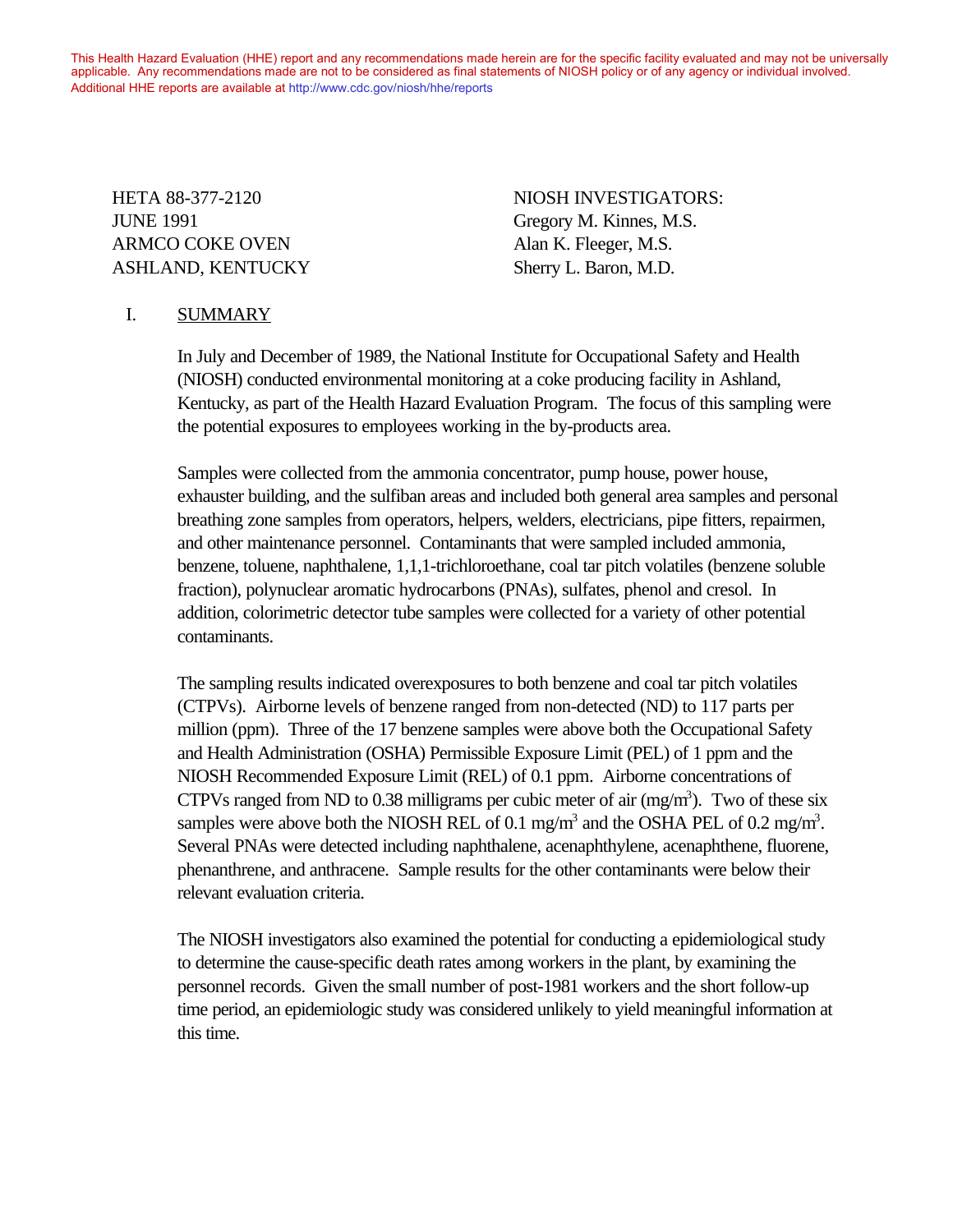The environmental sampling indicated that by-products area workers are potentially overexposed to carcinogens, including benzene, CTPVs, and PNAs. The employees with the highest potential for exposure included the by-products pumphouse operator and maintenance workers. The extent of exposure was dependent on whether employees were performing repair tasks. Recommendations for reducing potential employee exposures are provided in this report.

KEYWORDS: SIC 3312 (Steel Works, Blast Furnaces (including Coke Ovens), and Rolling Mills) benzene, coal tar pitch volatiles, polynuclear aromatic hydrocarbons, ammonia, cancer, chemical recovery coke ovens, by-product coke ovens.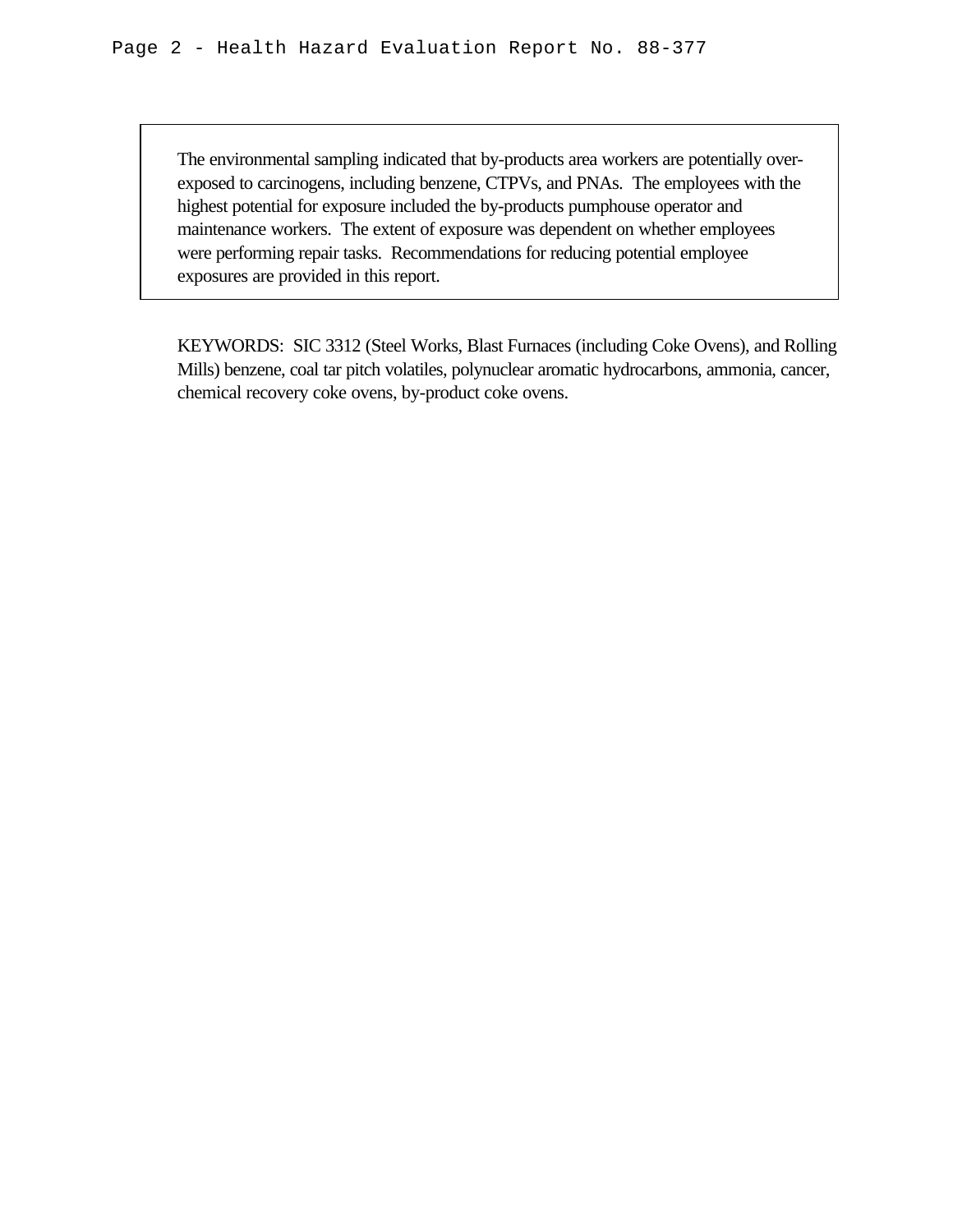### II. INTRODUCTION

On September 16, 1988, the National Institute for Occupational Safety and Health (NIOSH) received a request from the Oil, Chemical and Atomic Workers International Union (OCAW), Local 3-523, to investigate employee health concerns at the Armco, Inc. coke plant located in Ashland, Kentucky. The health concerns specified in this request included a variety of cancers of the kidney, colon, and lung, as well as lung disease.

NIOSH investigators visited the facility on December 12-13, 1988, and July 17-19 and December 11-12, 1989. During the visit on December 12th, 1988, an opening conference was held and attended by representatives from both OCAW and Armco. At this conference, representatives from the union expressed concerns that their members were developing cancers at a high rate, as well as concerns about exposures at the coke plant, particularly in the by-products area. Following this conference, NIOSH investigators toured the facility and reviewed records from the industrial hygiene program, the medical program, and employment and death records maintained by the corporation. Bulk samples were collected from the byproducts area and informal interviews were held with employees and supervisors regarding occupational health concerns. A letter summarizing the initial findings and recommendations was distributed on January 17, 1989.

Due to the potential for exposure to several carcinogens, including benzene and polynuclear aromatic hydrocarbons (PNAs), further environmental sampling was deemed necessary. On July 17-19, 1989, NIOSH returned to conduct this sampling. General area and personal breathing-zone samples were collected throughout the by-products department. Individual compounds that were sampled for included: ammonia (NH<sub>3</sub>), benzene, toluene, naphthalene, PNAs, sulfur dioxide (sulfates and sulfites), phenol, cresol, 1,1,1-trichloroethane, and the benzene soluble fraction of coal tar pitch volatiles (CTPVs). Colorimetric detector tube samples were also collected for various compounds (carbon monoxide, sulfur dioxide, nitrogen dioxide, carbon disulfide, phenol, xylene, hydrogen cyanide, hydrogen sulfide, pyridine, and olefin) throughout the by-products department.

The July 17-19, 1989, survey was concluded early due to inclement weather. Since many employee tasks occurred outdoors, the remaining sampling was postponed. NIOSH investigators returned on December 11-12, 1989, to complete the environmental sampling using the same protocol as in the previous survey.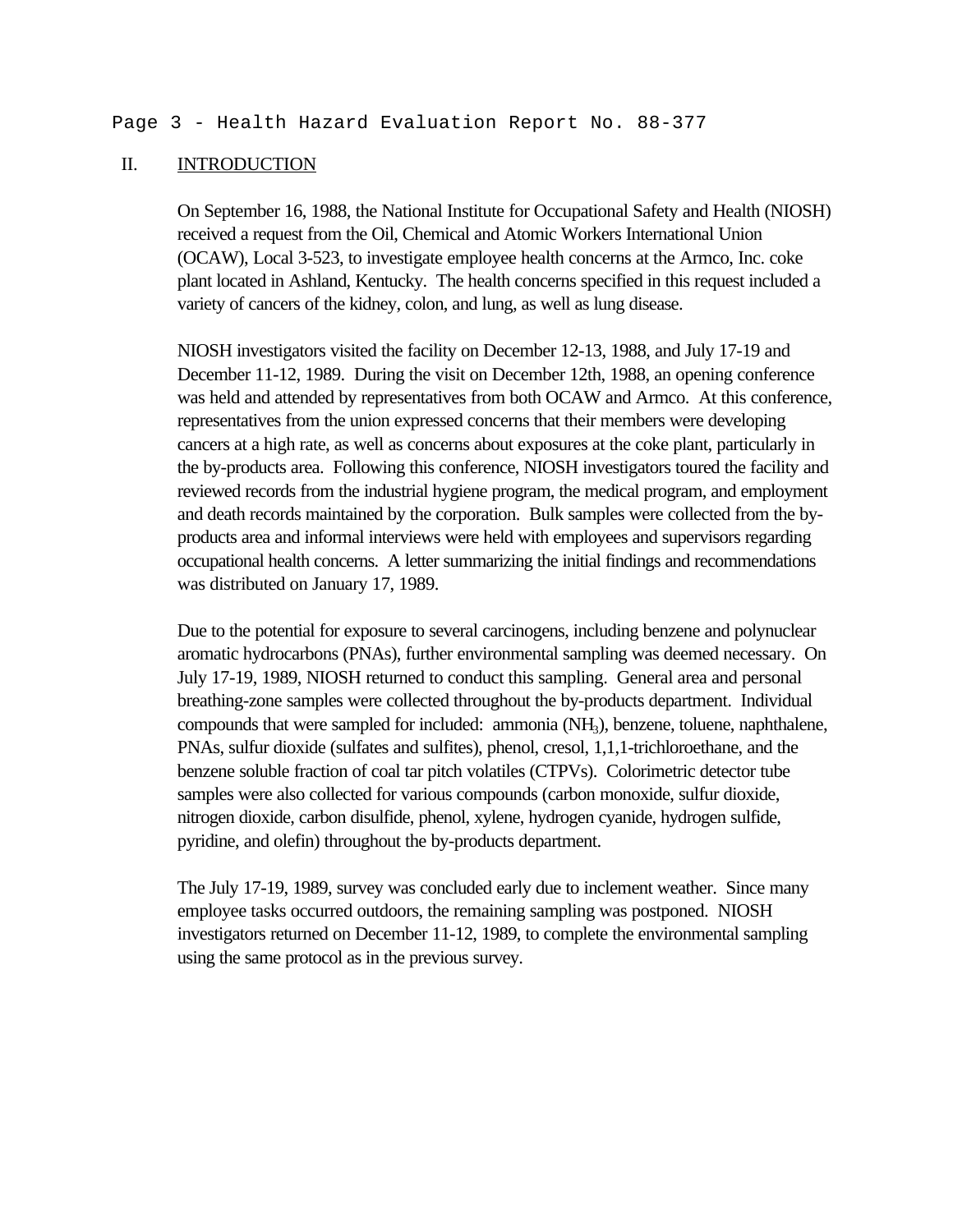### III. BACKGROUND

Armco Steel, a major producer of iron and steel, purchased the coke operations located in Ashland, Kentucky, in December 1981. The annual capacity of this facility is approximately 1,000,000 tons of coke. Of the approximately 400 total employees who work at the coke oven, 55 work in the by-products area. Coal is used as one of the raw products in the making of coke which is used in the production of steel. Coke is a coherent, cellular, carbonaceous residue, remaining from the dry distillation of coking coal. In the coking process, the volatile components of the natural coals are driven off to form a substance with a substantially higher carbon content (approximately 94% in this case). By-product coke ovens are utilized at this facility for making coke and are designed and operated to permit the collection of the volatile materials evolved from the coking process. Epidemiological studies conducted in the 1960s and 1970s found elevated cancer rates among coke oven by-product area workers, but were unable to identify causative agents.  $(1,2)$ 

The reactions during the carbonization of coal take place in three steps. Primary breakdown occurs at temperatures below 1296 degrees Fahrenheit (°F), yielding water, oxides of carbon, hydrogen sulfide, hydroaromatic compounds, paraffins, olefins, phenolic, and nitrogencontaining compounds. Secondary reactions occur in the stage above 1296°F, resulting in the evolution of large quantities of hydrogen and the formation of aromatic hydrocarbons and methane. During the final step, progressive removal of hydrogen from the residue in the oven produces the hard coke. During the carbonization process, about twenty to thirty percent by weight of the initial coal charge is evolved as mixed gases and vapors and is processed through the by-product department. Other substances in the raw gases and vapors leaving the ovens, which are liquids at ordinary temperatures, are  $NH<sub>3</sub>$  liquor, tar, and light oil.<sup>(3)</sup>

There are two operating batteries (a battery is a series of coke ovens) at the Armco facility which produce blast-furnace quality coke. A wet coal charge is approximately 28 tons and yields 20 tons of furnace coke per push (a push consists of filling the coke oven with coal, and then completing the coking cycle). On the average, they have 30-33 pushes per battery per shift. The by-product area at this facility is comprised of the NH<sub>3</sub> concentrator, pump house, power house, exhauster building, and the sulfiban. Job classifications in the by-products area include maintenance, electrician, welder, pipe fitter, repairman, and operators/helpers.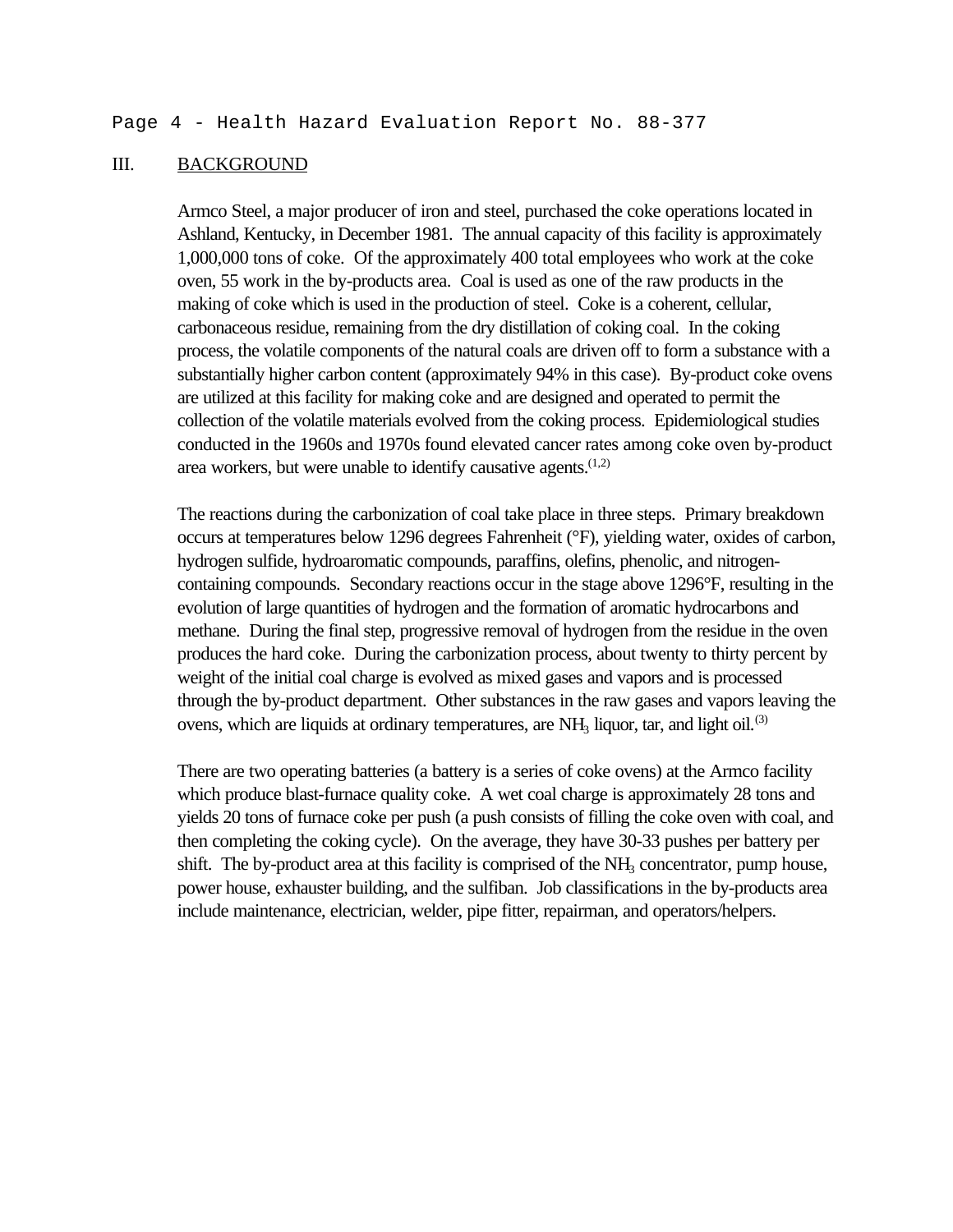### IV. EVALUATION DESIGN AND METHODS

### A. INDUSTRIAL HYGIENE

During the initial survey, bulk samples were collected of the coal tar sludge and light oil for qualitative identification of individual compounds. The samples were submitted for total hydrocarbon and individual PNA analysis. The samples were extracted with benzene and analyzed via gas chromatography according to NIOSH Methods 5515 and 1500 with slight modifications. $(4)$ 

Based on the information collected during the initial survey and the results from the bulk analysis, air samples were collected throughout the by-products department to both identify and quantitate airborne levels of a variety of different compounds. The air samples were collected in two visits to the facility. The by-products pumphouse, exhauster building, ammonia concentrate, sulfiban, and power house were the primary locations where area samples were collected for the qualitative identification of airborne compounds. In addition, personal breathing-zone air samples were collected on employees in each of the aforementioned areas and on maintenance workers for quantitative purposes. Individual compounds sampled for included ammonia, benzene, toluene, naphthalene, PNAs, sulfite, sulfate, 1,1,1-trichloroethane, phenol, cresol, and total benzene solubles. In addition, instantaneous detector tube samples were collected throughout the by-products department for ammonia, carbon disulfide, carbon monoxide, hydrogen cyanide, hydrogen sulfide, nitrogen dioxide, sulfuric acid, sulfur dioxide, olefins, pyridine, and several volatile organic compounds.

Air samples for ammonia were collected by drawing air at a rate of 0.05 liters per minute (lpm) through a sulfuric acid-treated silica gel tube connected via Tygon® tubing to a battery powered pump. The samples were prepared for analysis by desorbing with hydrochloric acid and heating in a warm water bath. An aliquot of each sample was analyzed for ammonium ion concentrations by ion chromatography according to NIOSH Method S347.<sup>(4)</sup>

Air samples for volatile organic compounds (benzene, toluene, naphthalene, and 1,1,1 trichloroethane) were collected by drawing air at a rate of 0.05 lpm through a standard charcoal tube connected via Tygon® tubing to a battery powered pump. A select number of area samples were first submitted for qualitative identification by gas chromatograph-mass spectrometer (GC-MS) analysis. The remaining charcoal tubes were then quantitated via GC-MS according to NIOSH Method  $1501<sup>(4)</sup>$  based on the compounds identified during the qualitative analysis.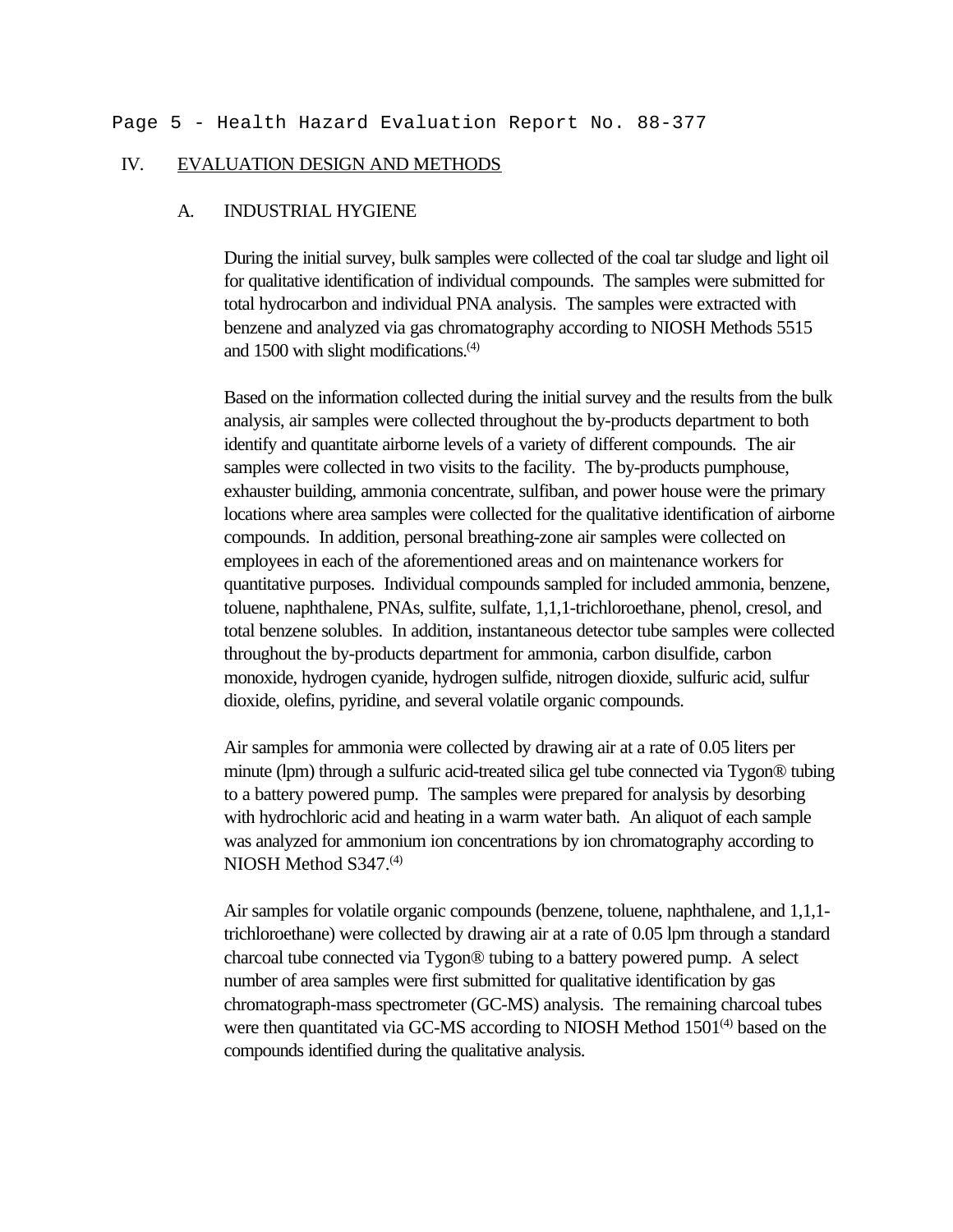#### Page 6 - Health Hazard Evaluation Report No. 88-377

Air samples for PNAs were collected by drawing air at a rate of 1.0 lpm, first, through a 37 millimeter Zefluor® filter, and then, through an ORBO 42 sorbent tube, connected via Tygon® tubing to a battery powered pump. The filters and tubes were extracted with benzene and analyzed by gas chromatography according to NIOSH Method  $5515^{(4)}$ 

Air samples for sulfur dioxide (sulfite/sulfate ions) were collected by drawing air at a rate of 1.0 lpm through a cellulose filter and potassium hydroxide treated pad connected in series, via Tygon® tubing, to a battery powered pump. The filters were analyzed by ion chromatography according to NIOSH Method 6004.<sup>(4)</sup>

Air samples collected for phenol and cresol were collected by drawing air at a rate of 0.04 lpm through a XAD-7 sorbent tube connected via Tygon® tubing to a battery powered pump. The samples were desorbed in methanol and analyzed by high performance liquid chromatography by the Occupational Safety and Health Administration's (OSHA) Method 32.<sup>(5)</sup>

### B. MEDICAL

The union's primary request to NIOSH was to determine if there is an increased rate of cancer among the workers in the coke plant, particularly in the by-products area. Studies conducted elsewhere during the 1970's on a large group of coke oven workers found elevated rates of digestive tract cancers in the by-products departments but could not identify the causative agents.<sup> $(1,2)$ </sup> In order to determine if the Armco plant also has elevated rates of cancer an epidemiological investigation which determined the causespecific death rates among workers in the plant would be necessary.

### V. EVALUATION CRITERIA

As a guide to the evaluation of the hazards posed by workplace exposures, NIOSH field staff employ environmental evaluation criteria for the assessment of a number of chemical and physical agents. These criteria are intended to suggest levels of exposure to which most workers may be exposed up to 10 hours per day, 40 hours per week for a working lifetime without experiencing adverse health effects. It is, however, important to note that not all workers will be protected from adverse health effects even though their exposures are maintained below these levels. A small percentage may experience adverse health effects because of individual susceptibility, a pre-existing medical condition, and/or a hypersensitivity (allergy). In addition, some hazardous substances may act in combination with other workplace exposures, the general environment, or with medications or personal habits of the worker to produce health effects even if the occupational exposures are controlled at the level set by the criterion. These combined effects are often not considered in the evaluation criteria.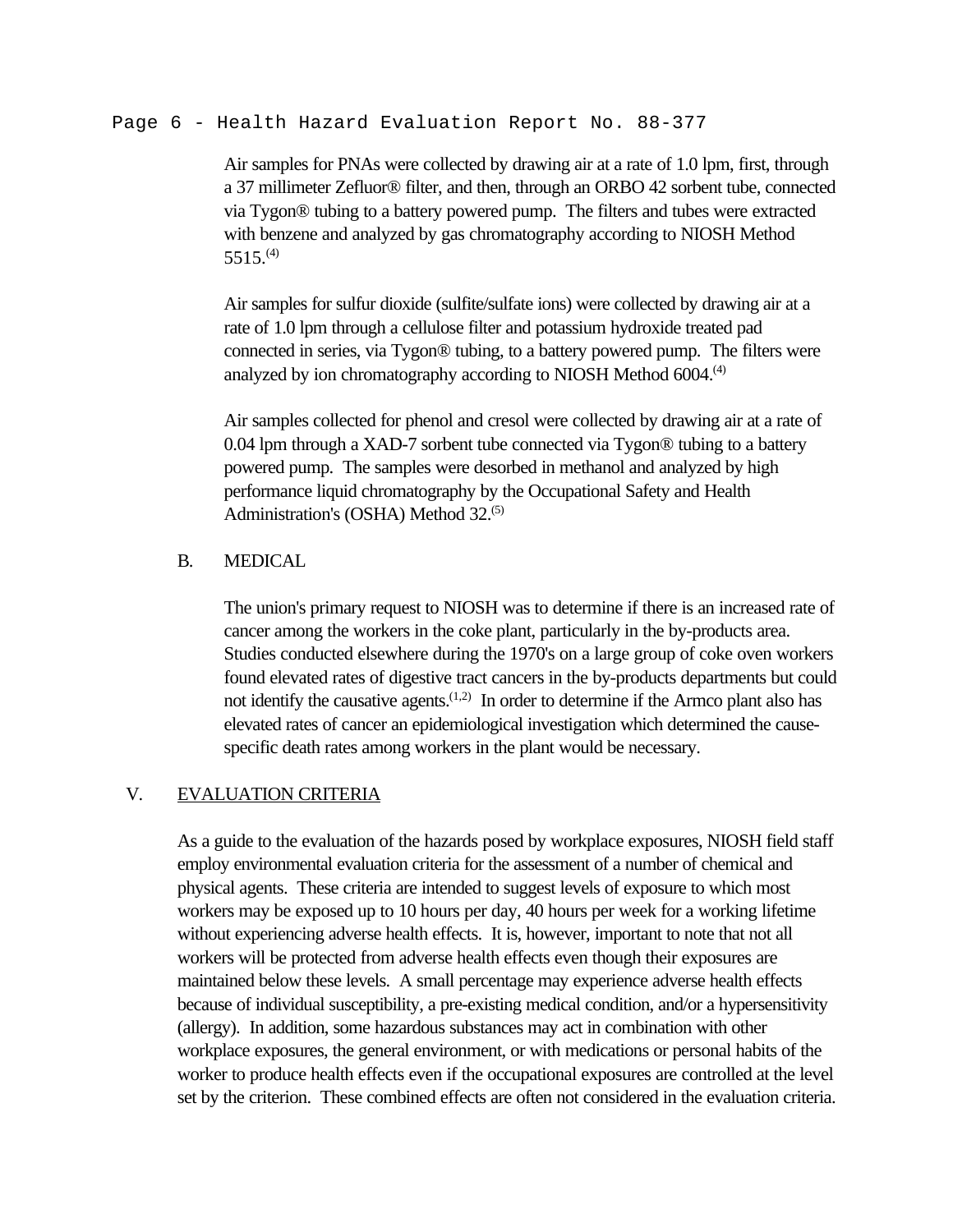#### Page 7 - Health Hazard Evaluation Report No. 88-377

Also, some substances are absorbed by direct contact with the skin and mucous membranes, and thus potentially increase the overall exposure. Finally, evaluation criteria may change over the years as new information on the toxic effects of an agent become available.

The primary sources of environmental evaluation criteria for the workplace are the following: 1) NIOSH Recommended Exposure Limits  $(RE Ls)^{(6)}$ , 2) the American Conference of Governmental Industrial Hygienists' (ACGIH) Threshold Limit Values  $(TLVs)^{(7)}$ , and 3) the U.S. Department of Labor, Occupational Safety and Health Administration (OSHA) Permissible Exposure Limits (PELs)<sup>(8)</sup>. The OSHA PELs may be required to take into account the feasibility of controlling exposures in various industries where the agents are used; the NIOSH RELs, by contrast, are based primarily on concerns relating to the prevention of occupational disease. In evaluating the exposure levels and the recommendations for reducing these levels found in this report, it should be noted that the lowest exposure criteria was used; however, industry is legally required to meet those levels specified by the OSHA standard.

A time-weighted average (TWA) exposure refers to the average airborne concentration of a substance during a normal 8 to 10-hour workday. Some substances have recommended short-term exposure limits (STELs) or ceiling values which are intended to supplement the TWA where there are recognized toxic effects from high short-term exposures.

#### A. BENZENE

Benzene is a colorless, highly flammable, non-polar liquid, with an odor characteristic of aromatic hydrocarbons. Acute exposure causes central nervous system depression. Headache, dizziness, nausea, convulsions, coma, and death may result. Chronic exposure to benzene is well documented to cause blood changes, results in depression of the hematopoietic system, and is associated with an increased incidence of leukemia. The most significant toxic effect of benzene exposure is an insidious and often irreversible injury to the bone marrow. Long-term exposures to low concentrations have been observed to have an initial stimulant effect on the bone marrow, followed by aplasia and fatty degeneration.<sup> $(9,10,11)$ </sup> Both NIOSH and the International Agency for Research on Cancer (IARC) have concluded that recent epidemiologic studies have established the relationship between benzene exposure and the development of acute myelogenous leukemia and that there is sufficient evidence to conclude that benzene is carcinogenic to humans.  $(12,13)$ 

NIOSH recommends that occupational exposures to benzene be controlled so that employees are not exposed to concentrations greater than 0.1 parts per million (ppm), determined as a TWA concentration for up to a 10-hour work shift in a 40-hour work week. NIOSH further recommends a 15 minute STEL of 1.0 ppm. Although NIOSH has established these guidelines which should not be exceeded, the Institute still urges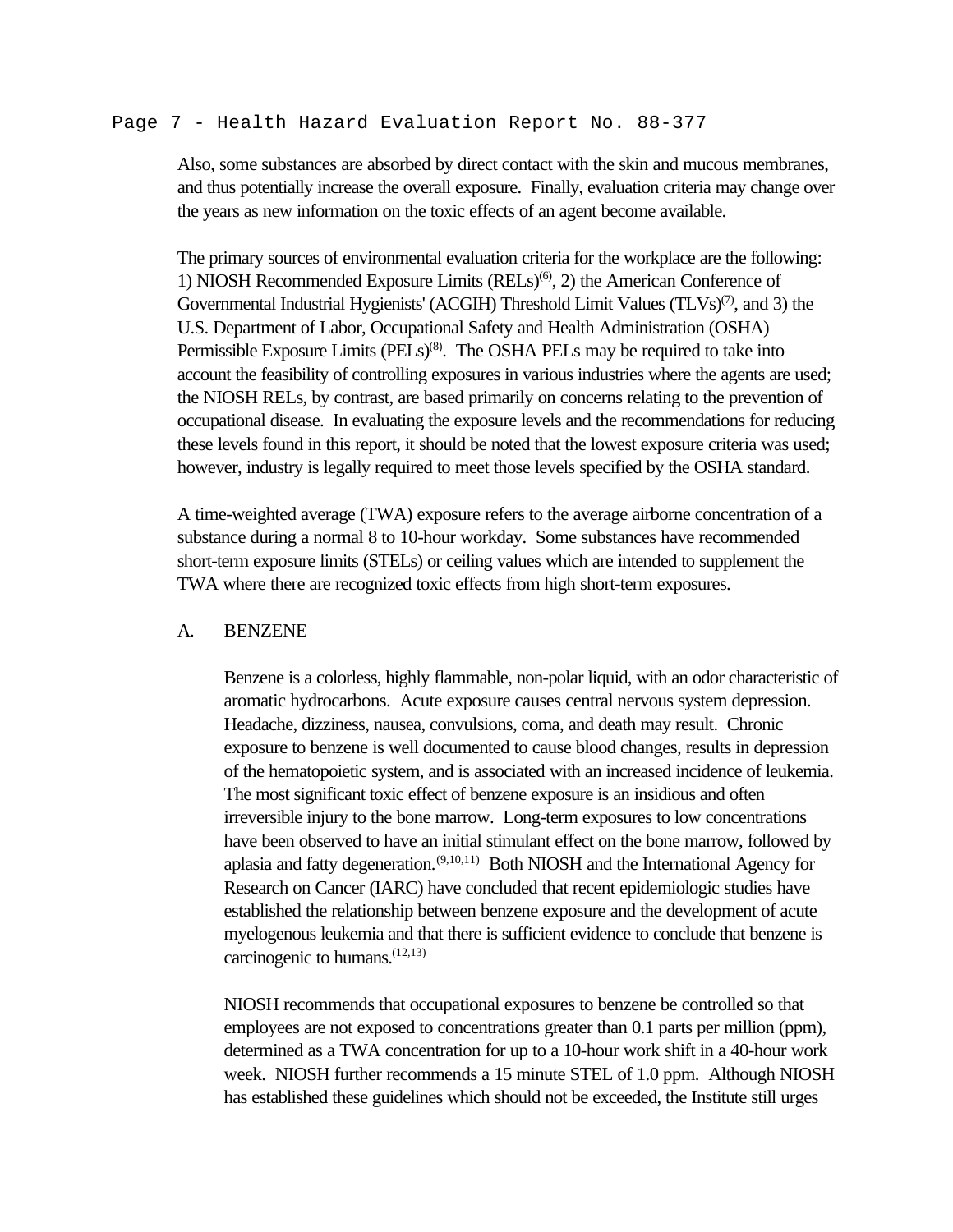#### Page 8 - Health Hazard Evaluation Report No. 88-377

that exposures be reduced to the lowest feasible level because it is not at present possible to establish thresholds for carcinogens which will protect 100% of the population. The ACGIH currently has a TLV of 10 ppm and has listed benzene as a suspected human carcinogen. However, the ACGIH has included benzene on its 1990-1991 Notice of Intended Changes which will establish a lower TLV of 0.1 ppm and recognizes benzene as a confirmed human carcinogen. The ACGIH has not established a STEL for benzene. OSHA has established a PEL for benzene at 1.0 ppm, as an 8-hour TWA. OSHA has also established a 15-minute exposure limit of 5.0 ppm.

# B. COAL TAR PITCH VOLATILES - POLYNUCLEAR AROMATIC HYDROCARBONS

Polynuclear aromatic compounds (PNAs) are chemical species that consist of two or more fused aromatic rings. They are often associated with the combustion or pyrolysis of organic matter, especially coal, wood, and petroleum products. Materials associated with these processes have been demonstrated to contain compounds that have been shown to cause cancer in laboratory animals and, in some cases, humans. There are few dose-related relationships for the PNA mixtures that may be found in these processes, and no "safe" exposures to PNA aerosols. Although the application of laboratory animal data for PNA compounds to estimate human risk is very difficult, any occupational exposure to potentially carcinogenic matter is a cause for concern and exposures should be reduced to the lowest feasible level.

NIOSH recommends that occupational exposures to coal tar be controlled so that employees are not exposed to coal tar, coal tar pitch, creosote, or mixtures of these substances at a concentration greater than 0.1 milligrams per cubic meter  $(mg/m<sup>3</sup>)$  of the benzene- (or cyclohexane-) extractable fraction of the sample, determined as a TWA concentration for up to a 10-hour work shift in a 40-hour work week. Both ACGIH and OSHA set their standards at  $0.2 \text{ mg/m}^3$  for a normal 8-hour workday or 40-hour workweek. Individual PNA measurements serve to establish the presence of coal tar pitch volatiles (CTPVs) and indicate the presence of known or suspected carcinogens or other genotoxic compounds in the workplace, which would dictate additional control measures.

The potential adverse health effects of PNAs are well recognized.<sup>(14-17)</sup> Several PNAs, such as benzo(a)anthracene and pyrene, have been shown to be carcinogenic in animals. Excess risk of lung cancer, oral cancer, and skin neoplasms (benign and malignant) have been found in working populations handling coal tar products which NIOSH has defined to include coal tar, coal tar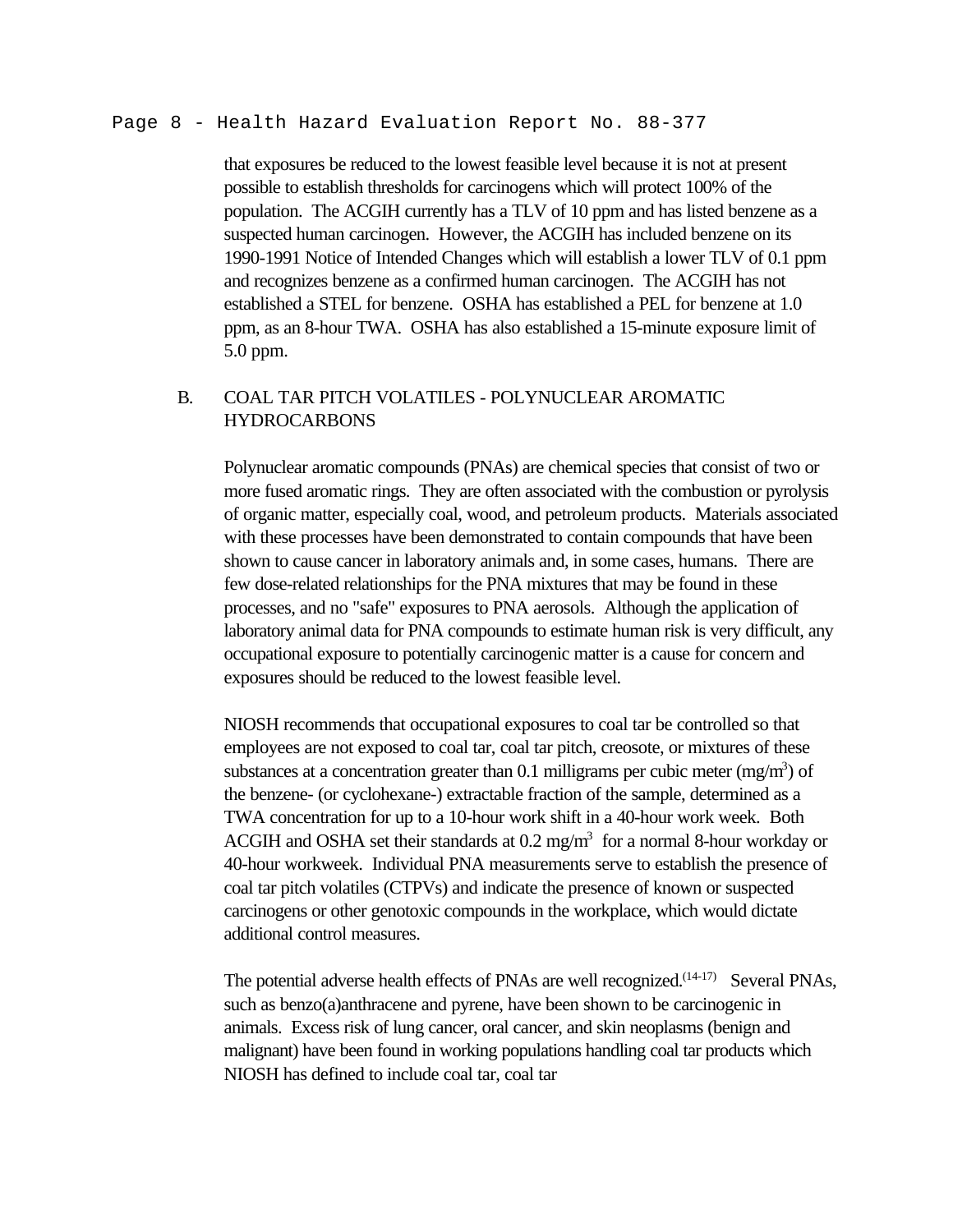Page 9 - Health Hazard Evaluation Report No. 88-377

pitch, and creosote. A TWA exposure of 0.2 microgram per cubic meter  $(ug/m<sup>3</sup>)$  was recommended by the coke oven advisory committee for benzo(a)pyrene under the OSHA 29 CFR 1910.1029 coke oven emissions standard, but was not adopted. A special NIOSH hazard review of chrysene recommended that it be controlled as an occupational carcinogen. Also, ACGIH includes chrysene and benzo(a)pyrene in its list of industrial substances suspected of having carcinogenic potential in man. The carcinogenic potential of other PNAs (benzo(a)anthracene, anthracene, pyrene, and fluoranthene) has also been documented. $(15)$ 

### VI. RESULTS and DISCUSSION

#### A. INDUSTRIAL HYGIENE

Personal breathing zone and area air sampling results for volatile organic compounds are shown in Table I. Benzene was the major airborne contaminant identified. Toluene, naphthalene, and 1,1,1-trichloroethane were also identified in lower concentrations. The benzene concentrations ranged from non-detected (ND) to 117.0 ppm. Three of the 17 samples for benzene (1, 1.9, 117 ppm) were above both the OSHA PEL of 1 ppm and the NIOSH REL of 0.1 ppm. Eight other samples had benzene concentrations which ranged from 0.49-0.95 ppm, all above the NIOSH REL. Benzene was either not detected or found only in trace quantities on the remaining six samples.

These 17 samples for benzene were collected during two surveys: ten samples in July, 1989, and seven in December, 1989. The air samples collected in July ranged from ND to 0.83 ppm while the December samples detected higher concentrations, ranging from 0.49 to 117 ppm. The three samples that had benzene concentrations above both the OSHA PEL and NIOSH REL were collected in December from the by-products pumphouse operator (117 ppm), from an area in the by-products pumphouse (1.9 ppm), and on a maintenance worker in the exhauster building (1.0 ppm). Both the byproducts pumphouse operator and the maintenance worker were performing repairs during the time the samples were collected. The samples which indicated airborne concentrations of benzene above the NIOSH REL were collected from maintenance workers in the exhauster building and by-products pumphouse, a foreman in the exhauster building and an area located in the by-products pumphouse. The remaining contaminants that were identified were all present in concentrations below their relevant evaluation criteria. Toluene concentrations ranged from ND to 12.0 ppm. Naphthalene concentrations ranged from ND to 3.6 ppm. Finally, 1,1,1 trichloroethane concentrations ranged from ND to a trace amount.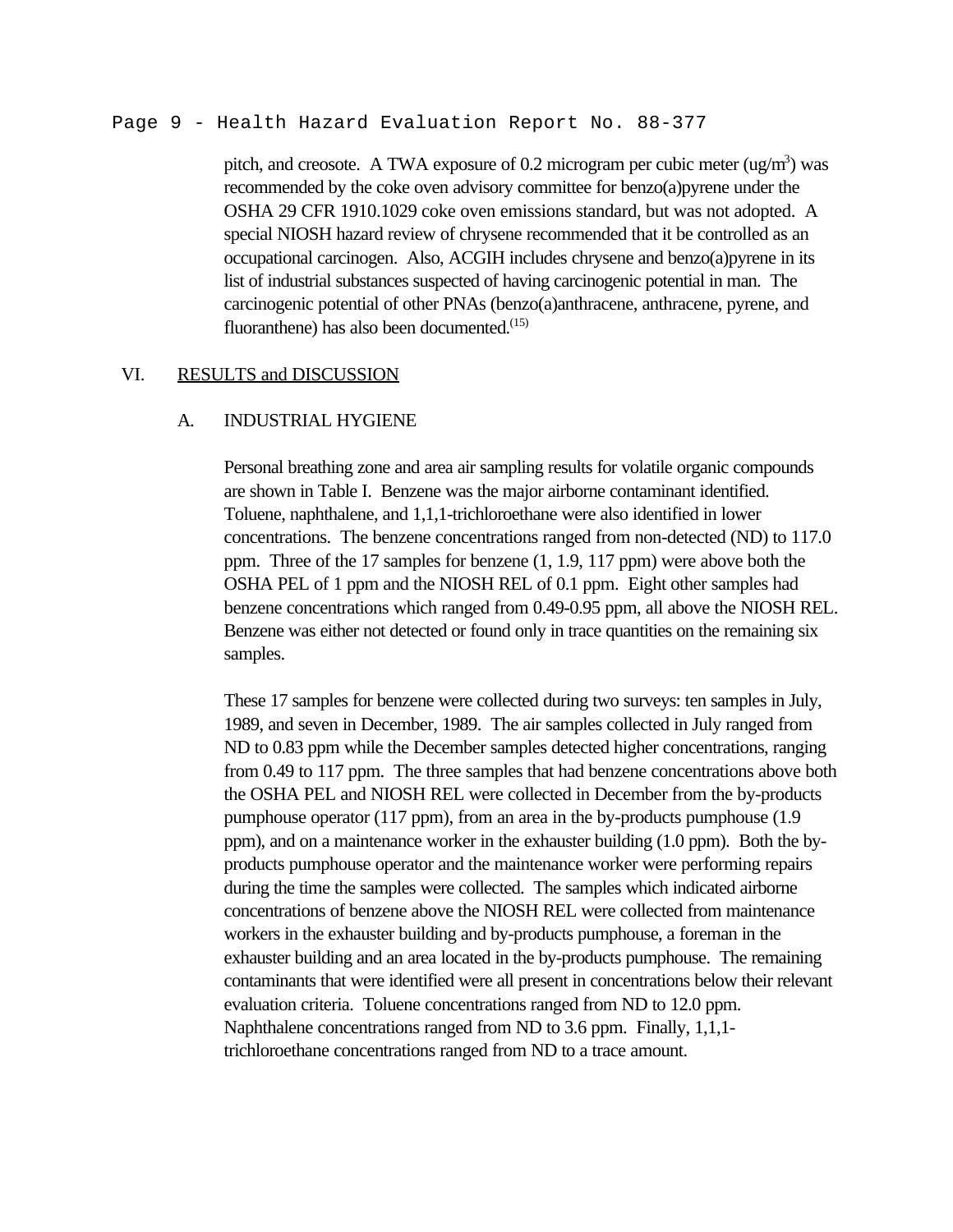#### Page 10 - Health Hazard Evaluation Report No. 88-377

Personal breathing zone and area air sampling results for CTPVs (benzene soluble fraction) are shown in Table II. Six samples were collected with concentrations ranging from ND to 0.38 mg/m<sup>3</sup>. Two of these six samples (0.23 and 0.38 mg/m<sup>3</sup>) were above both the NIOSH REL of 0.1 mg/m<sup>3</sup> and the OSHA PEL of 0.2 mg/m<sup>3</sup>. A sample collected from the same by-products pumphouse operator mentioned above had a concentration of  $0.38 \text{ mg/m}^3$ , while a sample from an exhauster building maintenance worker had a concentration of  $0.23$  mg/m<sup>3</sup>.

The environmental background information for the PNA samples collected during the evaluation are included in Table III. This table includes sample number, type of sample (personal breathing zone or area), air volume (in liters), and sample location. Individual PNA results for these samples are shown in Table IV. Several PNAs were detected, including naphthalene, acenaphthylene, acenaphthene, fluorene, phenanthrene, and anthracene.

Personal breathing zone and area sampling results for ammonia are located in Table V. Ammonia concentrations ranged from ND to 6.5 ppm. These concentrations are well below the NIOSH REL and ACGIH TLV for ammonia of 25 ppm. The other contaminants that were included in the environmental sampling were either not detected or present only in trace concentrations.

None of the Armco employees surveyed were wearing respirators at the time these samples were collected. Employees were wearing protective gloves and did use limited forms of other personal protective equipment (such as disposable coveralls, etc.). In addition, liquid spills and leaking valves and pumps were observed in most of the byproduct departments, which resulted in large quantities of by-product liquids trapped in the diked containment areas. This was especially the case in the by-product pumphouse.

### B. MEDICAL

The NIOSH investigators examined the potential for conducting an epidemiological study by examining the personnel records. Since the plant was purchased by Armco in December 1981, there were no records of anyone who was not currently employed at the time of purchase. Phone conversations with the previous owner found that there were not complete employment records on all workers prior to 1981. Given the small number of post-1981 workers and the short follow-up time period, an epidemiologic study is unlikely to yield meaningful information at this time. It would however, be possible to put together information on the post-1981 workforce including their exposure information, which could then be evaluated at a future time (5-10 years).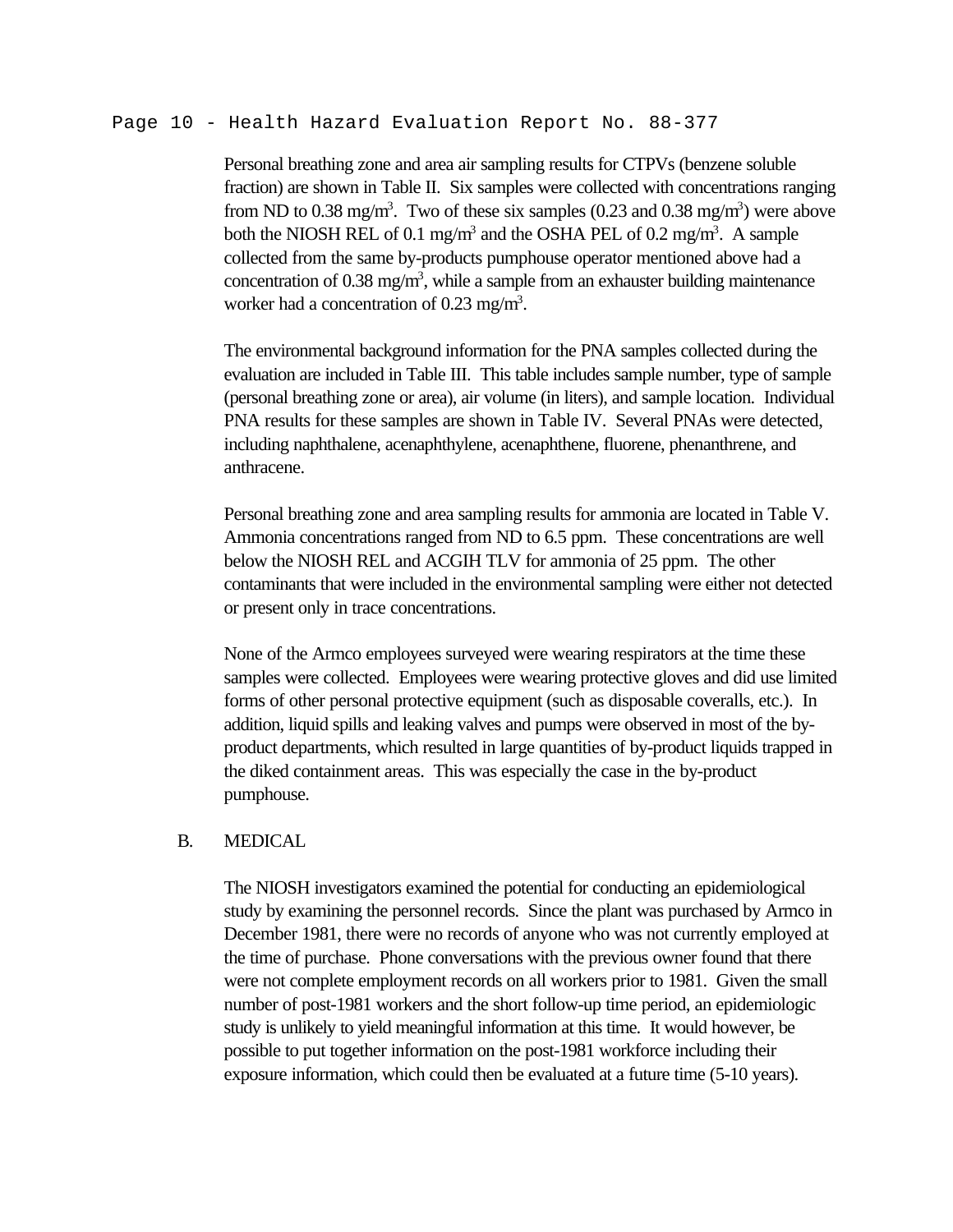Page 11 - Health Hazard Evaluation Report No. 88-377

Therefore, because of the limitations of such a study, NIOSH agreed, with the understanding of the union, to conduct such a mortality study if the company would provide the clerical support to identify and code the information on the workers. Although, the company initially agreed to provide this service, they were unable to complete the work because of financial constraints.

### VII. CONCLUSIONS

The environmental air sampling indicated that workers in the by-products area are potentially exposed to high levels of carcinogens, including benzene, CTPVs, and PNAs. The employees with the highest potential for exposure include the by-products pumphouse operator and maintenance workers. These employees were exposed to airborne concentrations of benzene and CTPVs above both NIOSH and OSHA criteria. These exposures seem to be dependant on the work tasks being performed. During this investigation, these employees were performing pump and exhauster repairs. Also, general area air samples collected from the byproducts pumphouse and the exhauster building indicated high concentrations of benzene.

### VIII. RECOMMENDATIONS

Preliminary recommendations made after the initial site visit were included in a letter, dated January 17, 1989, which was sent to the company and union. Additional recommendations are made based on the environmental sampling results and observations. All of these recommendations, presented below, will help to further reduce potential employee exposures.

- 1. An environmental sampling program which includes maintenance activities should be developed to determine the extent of exposures and proper control measures that should be implemented. Engineering and administrative controls should be implemented where they are feasible. Respirators should only be used where engineering and administrative controls would not effectively reduce the potential for employee exposures. If respirators are deemed necessary, a program for proper selection, use, and maintenance should be developed which meets the requirements of OSHA regulations (29 CFR Parts 1910.134, 1910.1028, and 1910.1029).
- 2. A preventative maintenance program should be developed to reduce the need for major repairs where the highest probability for exposures exists. This preventative maintenance program should also be evaluated by environmental sampling to determine proper controls for limiting exposures.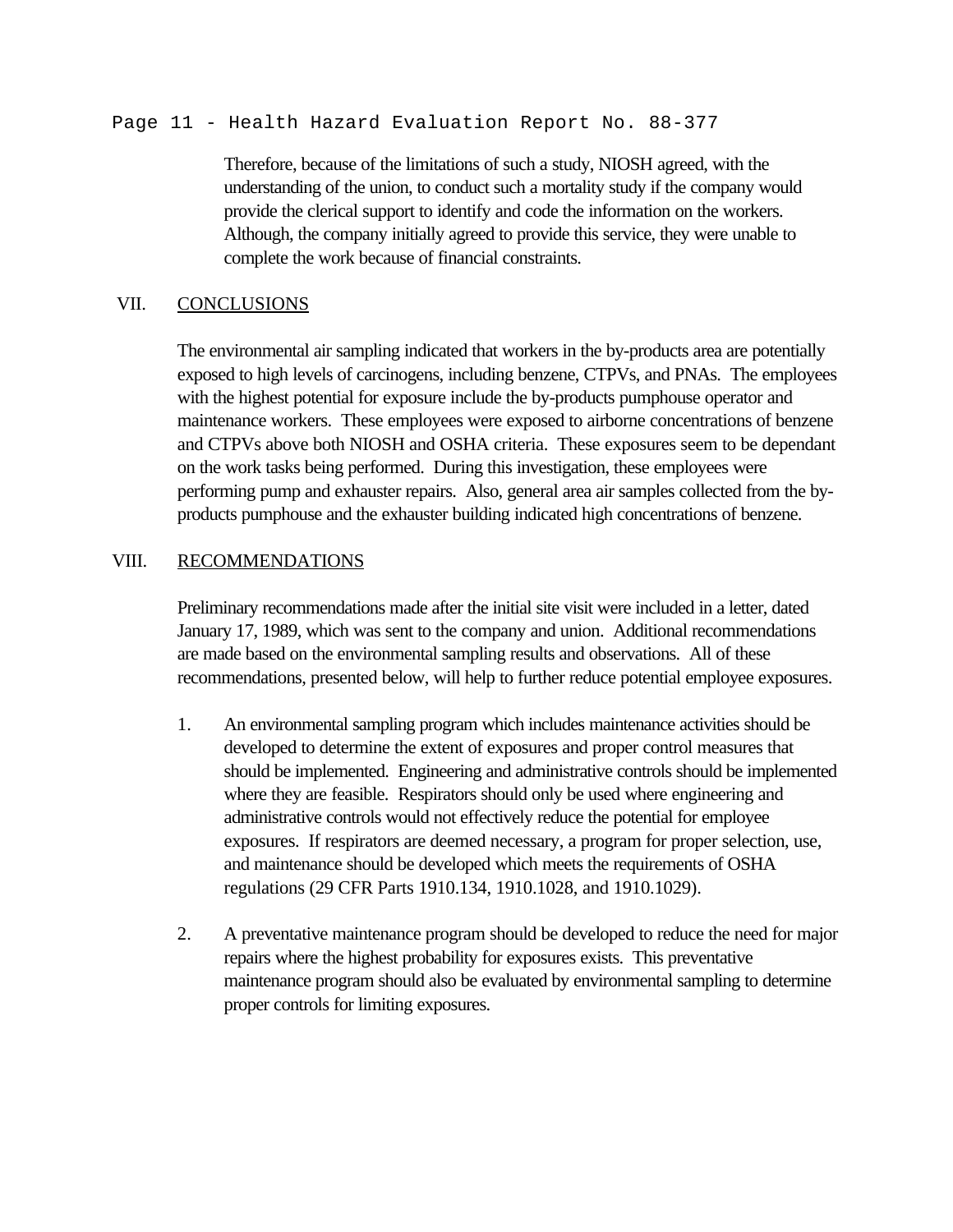Page 12 - Health Hazard Evaluation Report No. 88-377

- 3. The general housekeeping procedures should be improved, including the immediate cleanup and repair of leaks. A spill cleanup procedure should be implemented throughout the by-products area to immediately respond to any liquid spills that may occur. In addition, the diking containments should be drained and cleaned of any residual spills that may occur.
- 4. Where it is feasible, operators' booths in the by-products buildings should be moved outside to isolate the operators from the sources of exposure. All operators' booths should have a supply of outside, filtered air to reduce the potential for exposure to airborne contaminants. The operator booths should also be kept under positive pressure.

# IX. REFERENCES

- 1. Redmond CK, Strobino BR, Cypess RH [1976]. Cancer experience among coke byproduct workers. Ann NY Acad Sci *271*:102-115.
- 2. NIOSH [1973]. Criteria for a recommended standard: occupational exposure to coke oven emissions. Cincinnati, Ohio: U.S. Department of Health, Education, and Welfare, Health Services and Mental Health Administration, National Institute for Occupational Safety and Health; DHEW (NIOSH) Publication No. 73-11016.
- 3. United States Steel [1957]. The making, shaping and treating of steel. 7th ed. Pittsburgh, PA: United States Steel Corporation, pp. 90-138.
- 4. Eller RM, ed. [1989]. NIOSH manual of analytical methods. 3rd rev. ed. Cincinnati, Ohio: U.S. Department of Health and Human Services, Public Health Service, Centers for Disease Control, National Institute for Occupational Safety and Health, DHHS (NIOSH) Publication No. 84-100.
- 5. OSHA [1987]. Chemical information manual. Washington, DC: U.S. Department of Labor, Occupational Safety and Health Administration, OSHA instruction CPL 2-2.43.
- 6. CDC [1988]. NIOSH recommendations for occupational safety and health standards 1988. Atlanta, GA: U.S. Department of Health and Human Services, Public Health Service, Centers for Disease Control; National Institute for Occupational Safety and Health. MMWR 37 (suppl S-7).
- 7. ACGIH [1990]. Threshold limit values and biological exposure indices for 1990-91. Cincinnati, Ohio: American Conference of Governmental Industrial Hygienists.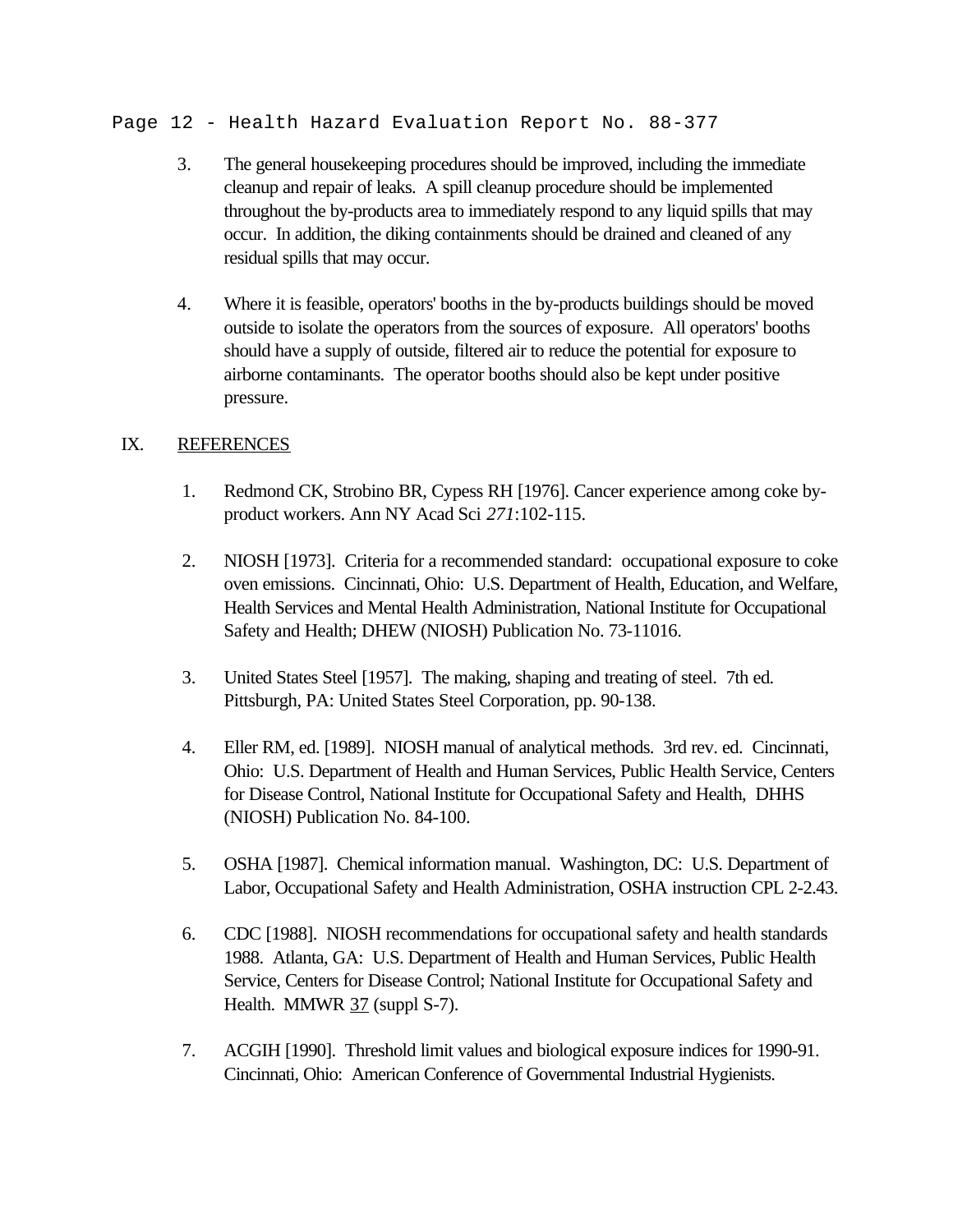### Page 13 - Health Hazard Evaluation Report No. 88-377

- 8. Code of Federal Regulations [1989]. OSHA Table Z-1. 29 CFR 1910.1000. Washington, DC: U.S. Government Printing Office, Federal Register.
- 9. ACGIH [1986]. Documentation of the threshold limit values and biological exposure indices. 5th ed. Cincinnati, Ohio: American Conference of Governmental Industrial Hygienists.
- 10. Proctor NH, Hughes JP, Fischman ML [1988]. Chemical hazards of the workplace. 2nd ed. Philadelphia, PA: J.B. Lippencott Company, pp. 90-93.
- 11. NIOSH [1977]. Occupational diseases a guide to their recognition. rev. ed. Cincinnati, Ohio: U.S. Department of Health, Education, and Welfare, Public Health Service, Centers for Disease Control, National Institute for Occupational Safety and Health, DHEW (NIOSH) Publication No. 77-181.
- 12. IARC [1982]. IARC monographs on the evaluation of the carcinogenic risk of chemicals to humans: some industrial chemicals and dye-stuffs. Vol. 29. Lyon, France: World Health Organization, International Agency for Research on Cancer, pp. 93-148.
- 13. NIOSH [1986]. NIOSH testimony the Occupational Safety and Health Administration's proposed rule on occupational exposure to benzene, March 20, 1986, OSHA Docket No. 11-059C. Cincinnati, Ohio: U.S. Department of Health and Human Services, Public Health Service, Centers for Disease Control, National Institute for Occupational Safety and Health.
- 14. Braunwald E, Isselbacher KJ, Petersdorf RG, Wilson JD, Martin JB, Fauci AS, eds. [1987]. Harrison's principles of internal medicine. 11th ed. New York, NY: McGraw-Hill Book Company, pp. 254-262.
- 15. NIOSH [1978]. Criteria for a recommended standard: occupational exposure to coal-tar products. Cincinnati, Ohio: U.S. Department of Health, Education, and Welfare, Health Services and Mental Health Administration, National Institute for Occupational Safety and Health; DHEW (NIOSH) Publication No. 78-107.
- 16. NIOSH [1976]. Health hazard evaluation report: Western Roofing Co., Sellers and Marquis Roofing Co., A.J. Shirk Co., and Quality Roofing Co., Kansas City, MO. Cincinnati, OH: U.S. Department of Health, Education, and Welfare, Public Health Service, Centers for Disease Control, National Institute for Occupational Safety and Health, NIOSH Report No. HHE 75-194-324, NTIS No. PB-269-112/A03.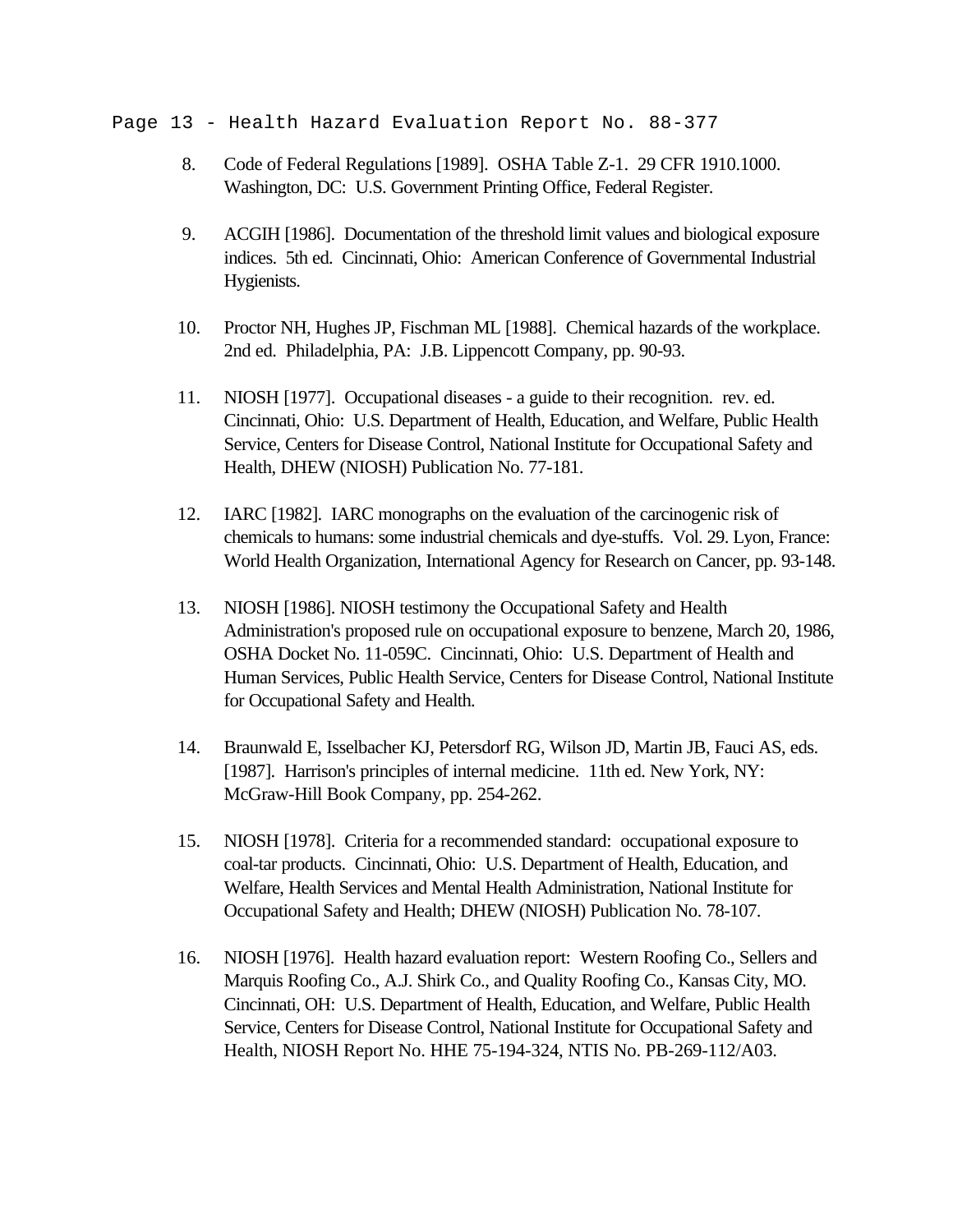Page 14 - Health Hazard Evaluation Report No. 88-377

17. NIOSH [1981]. Hazard evaluation and technical assistance report: Mid-South Terminals, Memphis, TN. Cincinnati, OH: U.S. Department of Health and Human Services, Public Health Service, Centers for Disease Control, National Institute for Occupational Safety and Health, NIOSH Report No. HETA 80-206-1164, NTIS No. PB-84-149-178/A03.

# X. AUTHORSHIP AND ACKNOWLEDGEMENTS

| Report Prepared by:      | Gregory M. Kinnes, M.S.<br><b>Industrial Hygienist</b><br><b>Industrial Hygiene Section</b>                                                     |
|--------------------------|-------------------------------------------------------------------------------------------------------------------------------------------------|
|                          | Sherry L. Baron, M.D.<br><b>Medical Officer</b><br><b>Medical Section</b>                                                                       |
| <b>Field Assistance:</b> | Alan K. Fleeger, M.S.<br><b>Industrial Hygienist</b>                                                                                            |
|                          | Larry DeArmond<br>Industrial Hygiene Technician<br><b>Industrial Hygiene Section</b>                                                            |
| Originating Office:      | <b>Hazard Evaluations and Technical</b><br><b>Assistance Branch</b><br>Division of Surveillance, Hazard<br><b>Evaluations and Field Studies</b> |
| Report Typed by:         | Gregory M. Kinnes<br>Kathleen Conway                                                                                                            |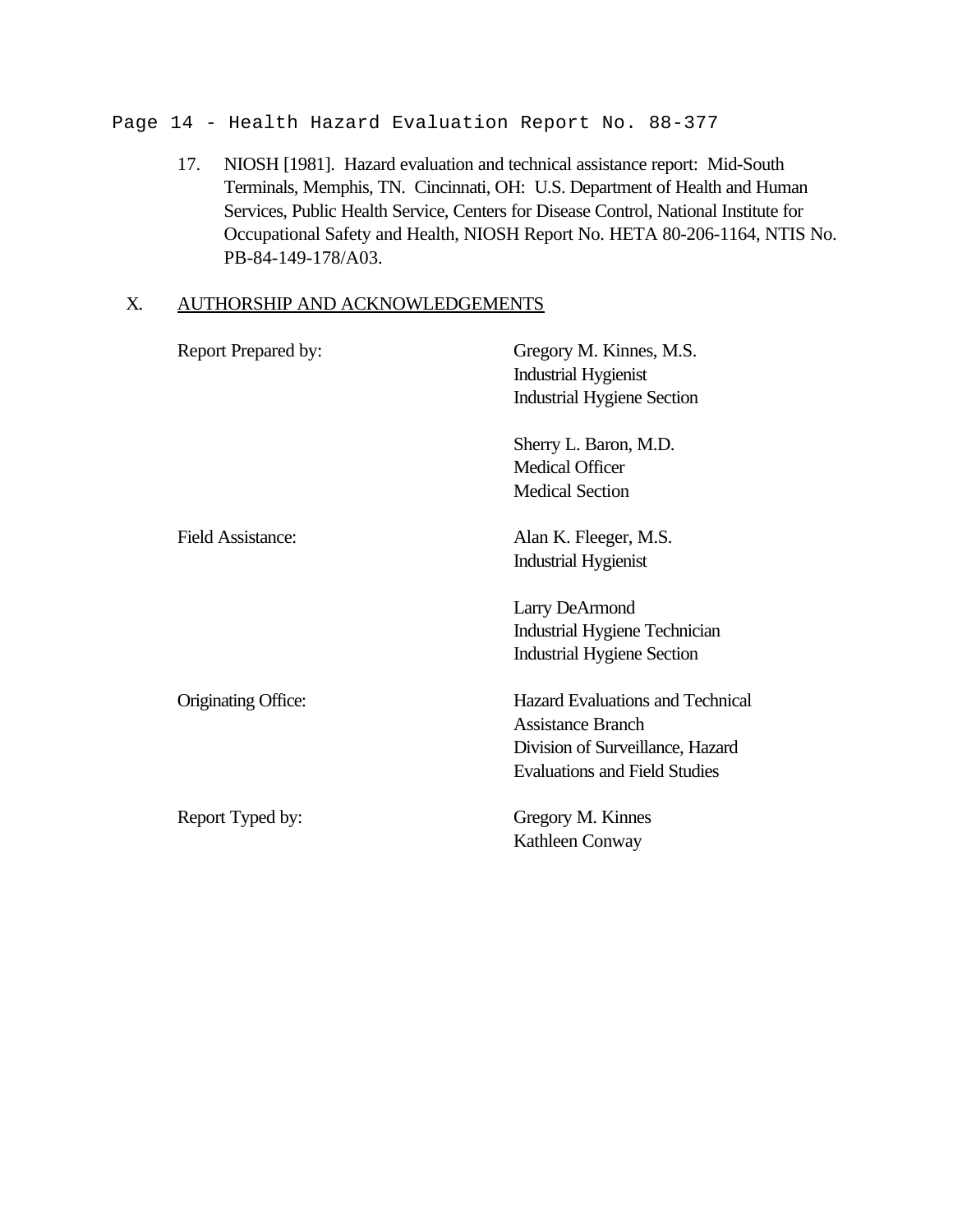## XI. DISTRIBUTION AND AVAILABILITY OF REPORT

Copies of this report may be freely reproduced and are not copyrighted. Single copies of this report will be available for a period of 90 days from the date of this report from the NIOSH Publications Office, 4676 Columbia Parkway, Cincinnati, Ohio 45226. To expedite your request, include a self-addressed mailing label along with your written request. After this time, copies may be purchased from the National Technical Information Service (NTIS), 5285 Port Royal, Springfield, Virginia 22161. Information regarding the NTIS stock number may be obtained from the NIOSH Publications Office at the Cincinnati address. Copies of this report have been sent to:

- 1. Armco Steel, Ashland, Kentucky
- 2. OCAW International
- 3. OCAW Local 3-523
- 4. NIOSH, Atlanta Regional Office
- 5. Department of Labor\OSHA Region IV

For the purpose of informing affected employees, copies of this report shall be posted by the employer in a prominent place accessible to the employees for a period of 30 calendar days.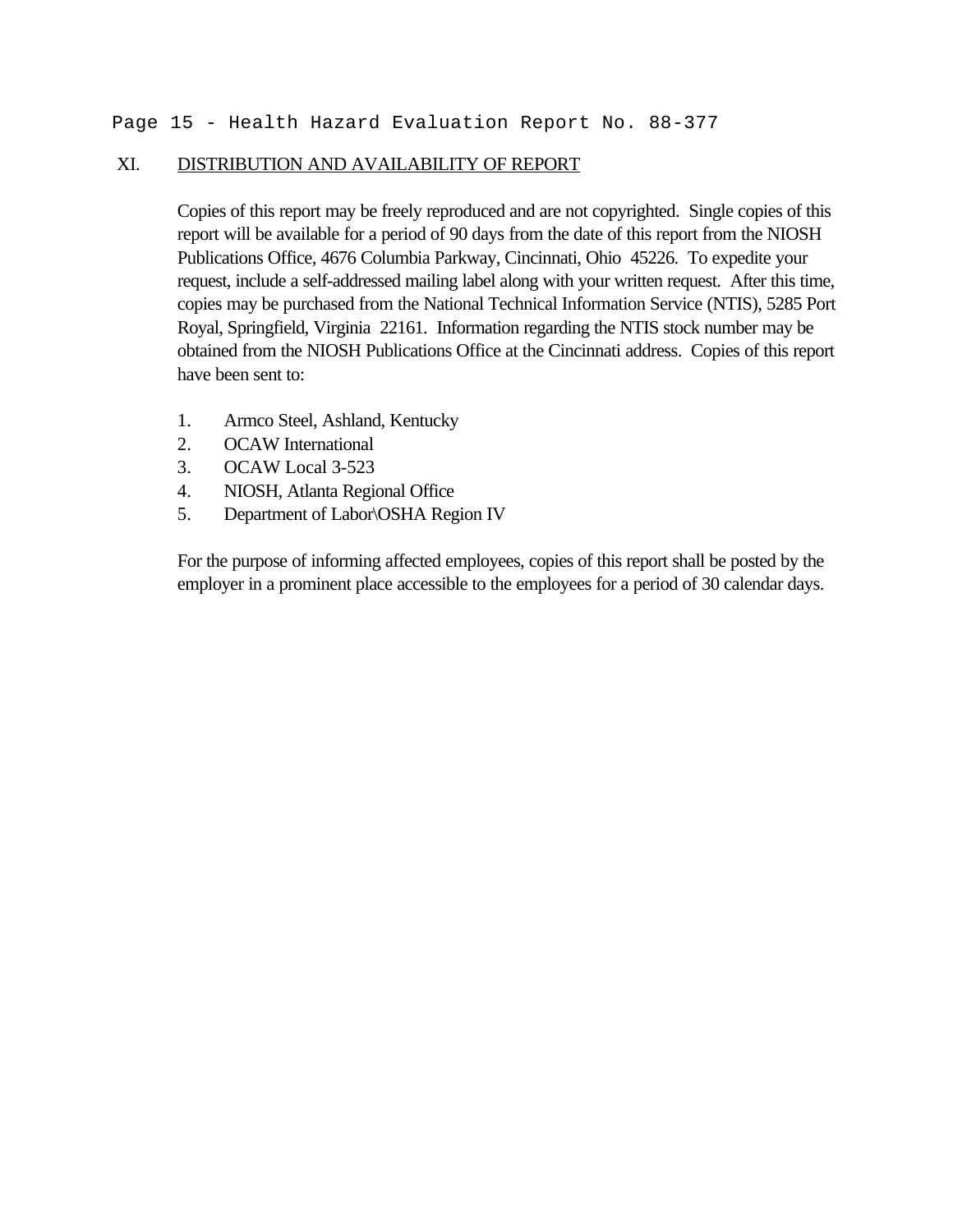TABLE I Personal and Area Air Samples for Volatile Organic Compounds ARMCO COKE OVEN, Ashland, Kentucky / HETA 88-377 / July/December 1989

|                                  |                                    |                       |                       |                                                 | Concentration (PPM)           |                         |                            |  |  |  |
|----------------------------------|------------------------------------|-----------------------|-----------------------|-------------------------------------------------|-------------------------------|-------------------------|----------------------------|--|--|--|
| Sample #                         | Date                               | Location              | Duration<br>(Minutes) | Benzene                                         | Toluene                       | Naphthalene             | 1,1,1,-Trichloro<br>ethane |  |  |  |
| 35                               | $7/19$                             | Exh Maint             | 401                   | 0.63                                            | $\mathbf T$                   | $\rm ND$                | $\mathbf T$                |  |  |  |
| 31                               | 7/19                               | Sampleman             | 261                   | ${\rm ND}$                                      | $\rm ND$                      | $\rm ND$                | $\rm ND$                   |  |  |  |
| 41                               | 7/19                               | Maint BP/Exh          | 395                   | 0.78                                            | T                             | ND                      | ND                         |  |  |  |
| 43                               | 7/19                               | Exh Maint             | 376                   | 0.83                                            | $\mathbf T$                   | ND                      | $\rm ND$                   |  |  |  |
| 47                               | $7/19$                             | Sulfiban Maint        | 367                   | ND                                              | $\rm ND$                      | ND                      | $\rm ND$                   |  |  |  |
| 50                               | 7/19                               | Maint $BP/NH_3$       | 384                   | 0.65                                            | $\rm T$                       | ND                      | ND                         |  |  |  |
| 64                               | 7/19                               | Exh Operator          | 495                   | ${\bf T}$                                       | $\rm ND$                      | ND                      | $\rm ND$                   |  |  |  |
| 65                               | $7/19$                             | <b>BP</b> Operator    | 451                   | $\mathbf T$<br>$\rm ND$                         |                               | $\rm ND$                | $\rm ND$                   |  |  |  |
| 66                               | $7/19$                             | <b>BP</b> Foreman     | 408                   | $\mathbf T$                                     | $\rm ND$                      | $\rm ND$                | $\rm ND$                   |  |  |  |
| 67                               | $7/19$                             | Powerhouse<br>Foreman | 394                   | ${\rm ND}$                                      | $\rm ND$                      | $\rm ND$                | $\rm ND$                   |  |  |  |
| 120                              | 12/12                              | Exh Maint             | 398                   | 0.95                                            | $\rm ND$                      | ND                      | $_{\rm NA}$                |  |  |  |
| 121                              | 12/12                              | Exh Maint             | 368                   | 0.49                                            | $\rm ND$                      | $\rm ND$                | $_{\rm NA}$                |  |  |  |
| 122                              | 12/12                              | Exh Foreman           | 398                   | 0.57                                            | ND                            | ND                      | $_{\rm NA}$                |  |  |  |
| 123                              | 12/12                              | Exh Maint             | 392                   | $1.00\,$                                        | T                             | ND                      | $_{\rm NA}$                |  |  |  |
| 125                              | 12/12                              | <b>BP</b> Area Sample | 408                   | 0.69                                            | $\rm ND$                      | 0.66                    | $\rm NA$                   |  |  |  |
| 127                              | $12/12\,$                          | <b>BP</b> Operator    | 398                   | 117                                             | 12.5                          | 3.65                    | $_{\rm NA}$                |  |  |  |
| 128                              | 12/12                              | Exh Area Sample       | 396                   | 1.9                                             | $\mathbf T$                   | $\rm ND$                | $\rm NA$                   |  |  |  |
| Evaluation Criteria <sup>a</sup> |                                    |                       |                       |                                                 |                               |                         |                            |  |  |  |
|                                  | $\,$ NIOSH<br>$\rm{OSHA}$<br>ACGIH |                       |                       | $0.1,\mathrm{1^{Ca}}$<br>1,5<br>10 <sup>b</sup> | 100,150<br>100,150<br>100,150 | 10,15<br>10,15<br>10,15 | 350<br>350,450<br>350,450  |  |  |  |

a = In most instances the evaluation criteria shown list the time-weighted average exposure limit first, followed by the short-term (ceiling) exposure limit (when appropriate).

Ca = Potential occupational carcinogen.

b = ACGIH has proposed to reduce their exposure limit for benzene, a human carcinogen, to 0.1 ppm.

T=Trace Value (analytical Results Between LOD & LOQ)

 $ND = Nondetectable$   $BP = By-Products$  Pumphouse

 $NA = Not Analyzed$  $NH<sub>3</sub>$  = Ammonia concentrate

Exh = Exhauster Building Maint = Maintenance Worker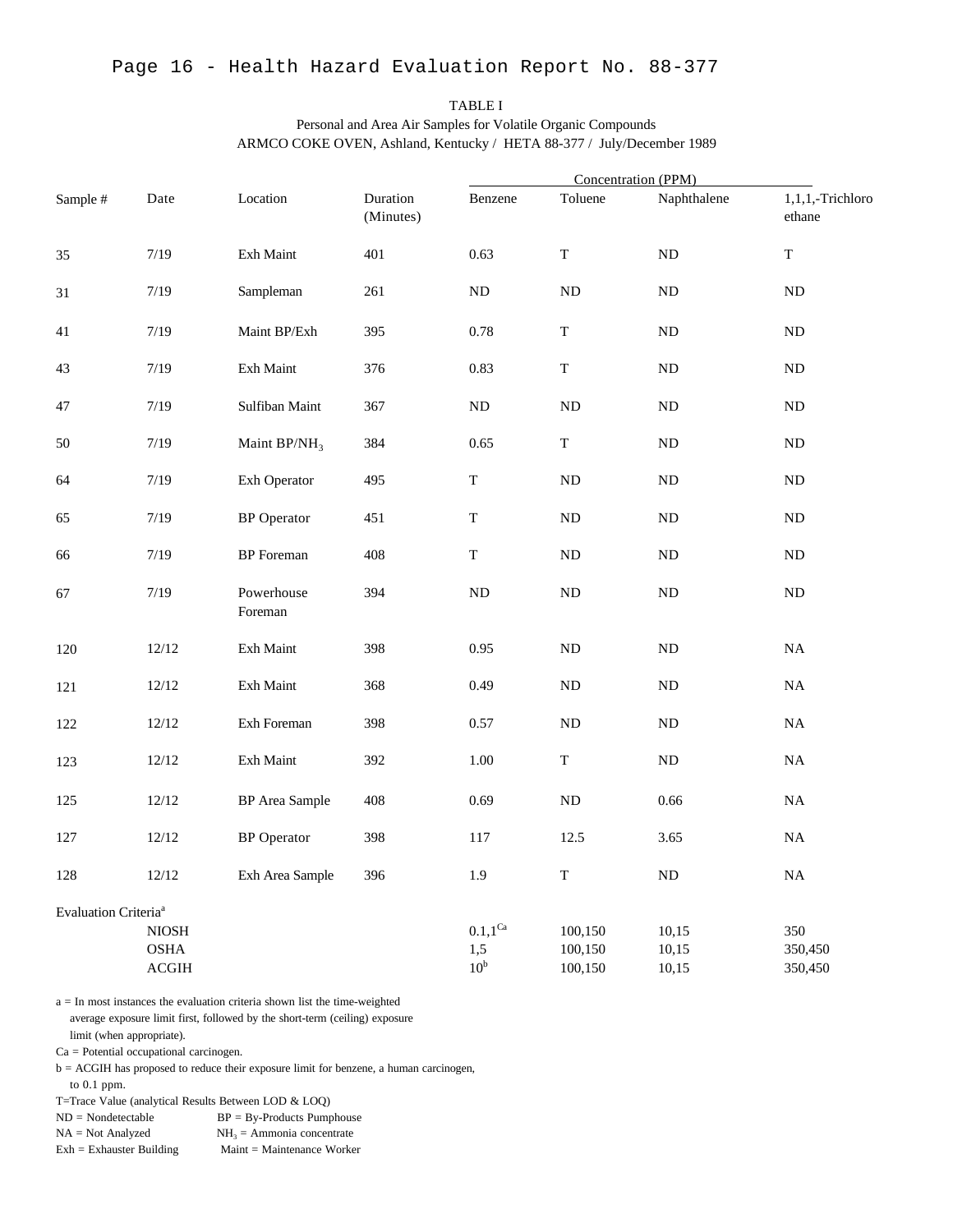# Page 17 - Health Hazard Evaluation Report No. 88-377

## TABLE II

# Personal and Area Air Samples for Total Benzene Soluble Fraction ARMCO COKE OVEN Ashland, Kentucky HETA 88-377 December 12, 1989

| Sample # | Location                     | Duration (min) | Concentration $(mg/m3)$ |
|----------|------------------------------|----------------|-------------------------|
| 103      | <b>Exhauster Maintenance</b> | 268            | 0.03                    |
| 105      | <b>Exhauster Maintenance</b> | 243            | ND                      |
| 109      | Maintenance Foreman          | 388            | 0.08                    |
| 111      | <b>Exhauster Maintenance</b> | 362            | 0.23                    |
| 115      | Area Sample By-Products      | 381            | 0.03                    |
| 117      | <b>By-Products Operator</b>  | 384            | 0.38                    |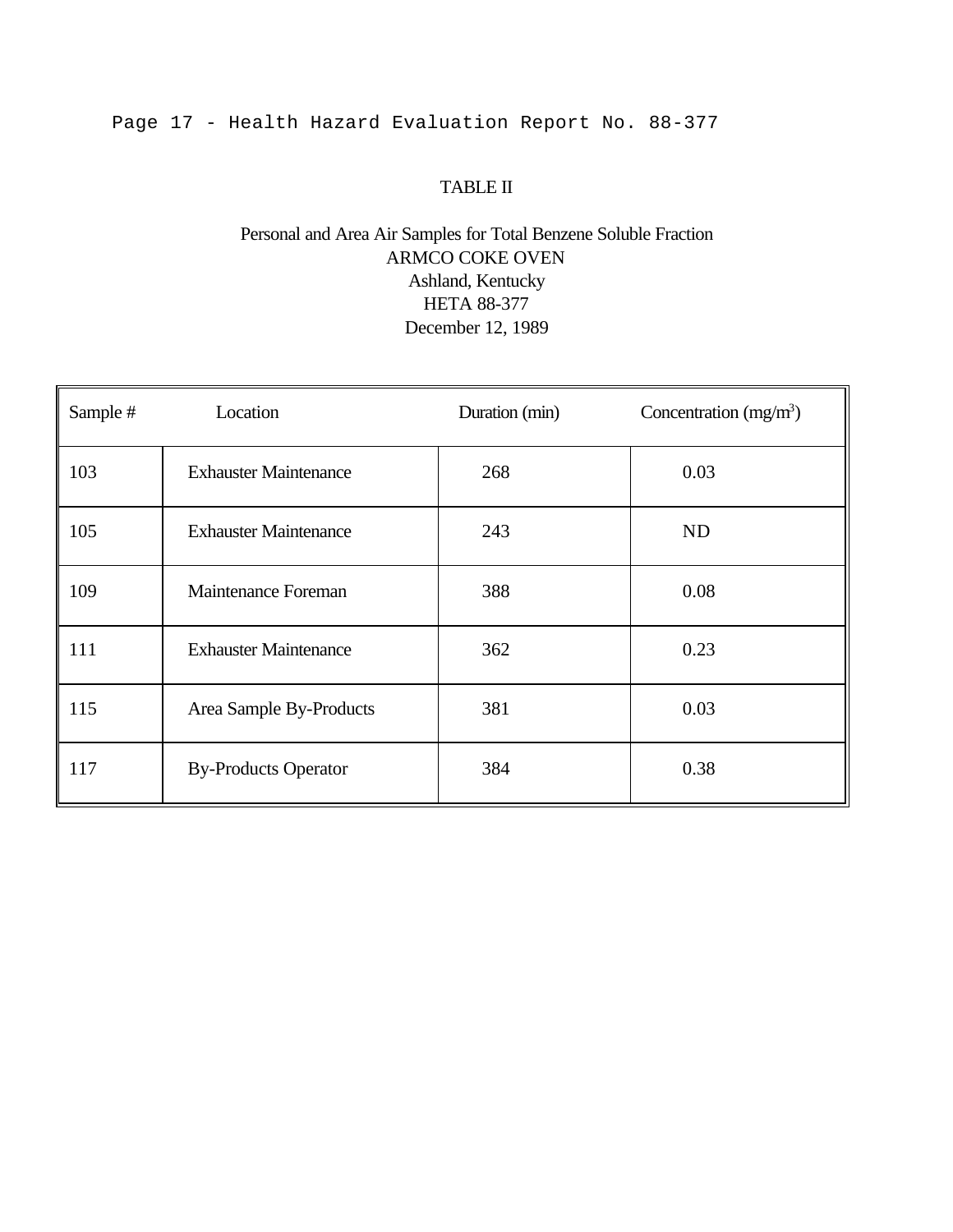### TABLE III

# Environmental PNA Background Information ARMCO COKE OVEN Ashland, Kentucky HETA 88-377 July/December 1989

| Sample #<br>(Filter/Tube) | <b>Type</b> | Sample<br>Duration<br>(minutes) | Location                              |
|---------------------------|-------------|---------------------------------|---------------------------------------|
| 2/3                       | Area        | 419                             | NH <sub>3</sub> Concentrate 6th Floor |
| 6/7                       | Area        | 442                             | <b>BP</b> Pumphouse                   |
| 12/13                     | Area        | 433                             | <b>Exhauster Bldg</b>                 |
| 16/17                     | Area        | 409                             | Sulfiban                              |
| 29/30                     | <b>BZ</b>   | 262                             | Sampleman                             |
| 33/34                     | BZ          | 403                             | <b>Exhauster Maintenance</b>          |
| 36/37                     | <b>BZ</b>   | 379                             | <b>BP Pumphouse Maintenance</b>       |
| 39/40                     | BZ          | 395                             | <b>BP Pumphouse Maintenance</b>       |
| 55/56                     | Area        | 373                             | Battery #3 Charge Car                 |
| 57/58                     | Area        | 370                             | Battery #4 Charge Car                 |
| 61/62                     | BZ          | 196                             | <b>BP Pumphouse Operator</b>          |
| 68/69                     | <b>BZ</b>   | 408                             | <b>BP</b> Pumphouse Foreman           |
| 102/103                   | BZ          | 268                             | <b>Exhauster Maintenance</b>          |
| 104/105                   | <b>BZ</b>   | 243                             | <b>Exhauster Maintenance</b>          |
| 108/109                   | BZ          | 388                             | <b>Exhauster Maintenance</b>          |
| 110/111                   | <b>BZ</b>   | 362                             | <b>Exhauster Maintenance</b>          |
| 114/115                   | Area        | 381                             | <b>BP</b> Pumphouse                   |
| 116/117                   | <b>BZ</b>   | 384                             | <b>BP</b> Pumphouse Operator          |

BZ = Breathing Zone

 $NH<sub>3</sub>$  = Ammonia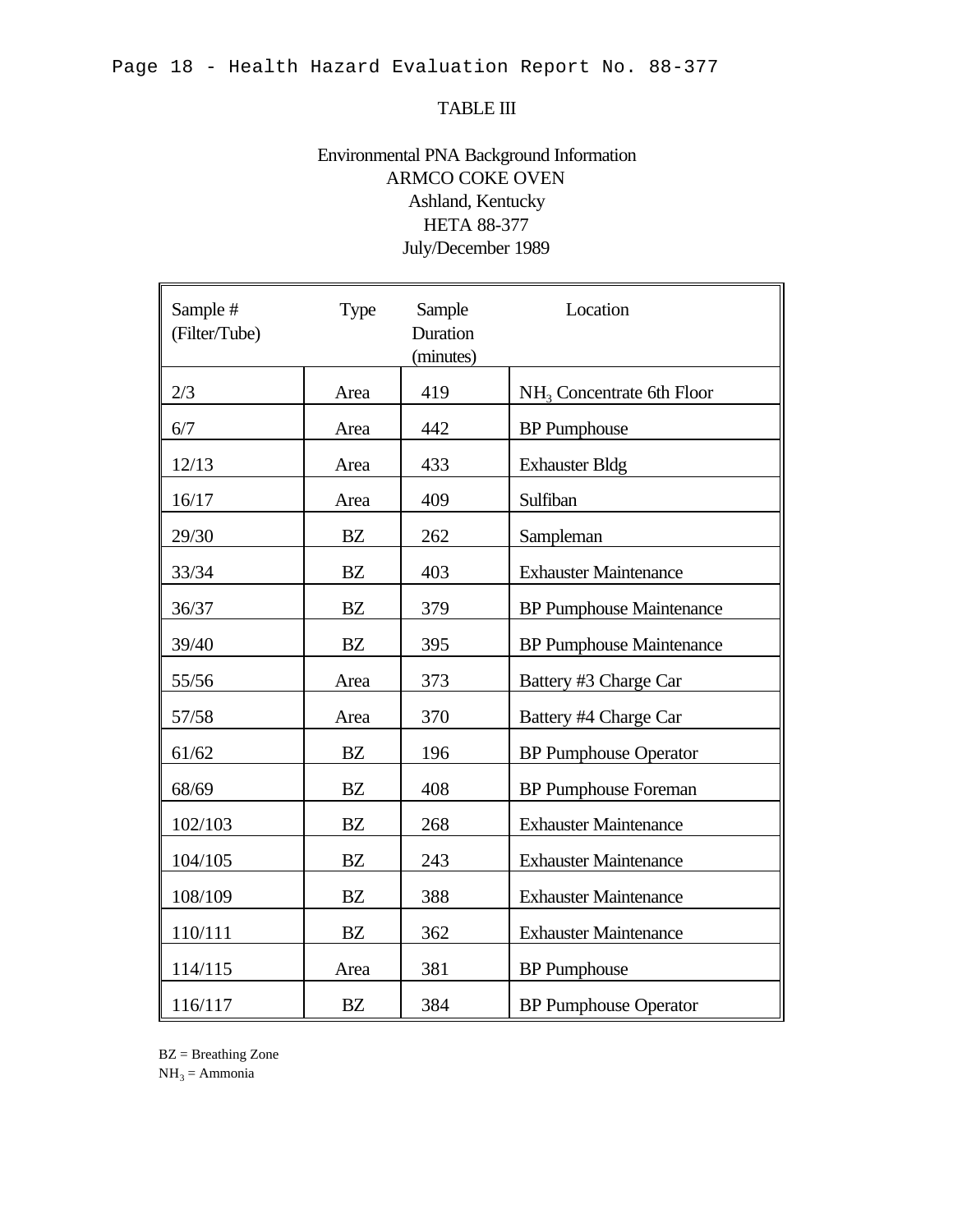# Page 19 - Health Hazard Evaluation Report No. 88-377

### TABLE IV

# Personal and Area Air Samples for PNA's ARMCO COKE OVEN Ashland, Kentucky HETA 88-377 July/December 1989

Concentration in  $\frac{u g}{m^3}$ 

| Sample<br>Number       | $2*$<br>$3***$ | 6<br>$\overline{7}$ | 12<br>13 | 16<br>17  | 29<br>30  | 33<br>34 | 36<br>37       | 39<br>40       | 55<br>56 | 57<br>58  | 61<br>62  | 68<br>69 | 102<br>103     | 104<br>105 | 108<br>109 | 110<br>111 | 114<br>115 | 116<br>117 |
|------------------------|----------------|---------------------|----------|-----------|-----------|----------|----------------|----------------|----------|-----------|-----------|----------|----------------|------------|------------|------------|------------|------------|
| Naphthalene            | 130            | 2700                | 1200     | 100       | 60        | 600      | 770            | 730            | 180      | 650       | 610       | 230      | 173            | 123        | 103        | 124        | 2698       | 5145       |
| Acenaphthylene         | T              | 410                 | 60       | T         | T         | 20       | 20             | 20             | 30       | 30        | 60        | 10       | $\overline{4}$ | T          | 3          | 3          | 147        | 313        |
| Acenaphthene           | ND             | 3                   | T        | <b>ND</b> | <b>ND</b> | T        | <b>ND</b>      | ND             | 5        | T         | <b>ND</b> | ND       | 100            | <b>ND</b>  | <b>ND</b>  | <b>ND</b>  | 5          | 10         |
| Fluorene               | ND             | 180                 | 10       | <b>ND</b> | <b>ND</b> | 5        | T              | $\overline{4}$ | 17       | 10        | 10        | T        | T              | <b>ND</b>  | T          | T          | 24         | 47         |
| Phenanthrene           | T              | 110                 | 20       | T         | ND        | 6        | $\overline{4}$ | 5              | 50       | 30        | 20        | T        | T              | ND         | T          | T          | 22         | 32         |
| Anthracene             | ND             | 20                  | T        | <b>ND</b> | <b>ND</b> | T        | <b>ND</b>      | ND             | 10       | 10        | T         | ND       | ND             | <b>ND</b>  | <b>ND</b>  | ND         | 5          | $\tau$     |
| Fluoranthene           | ND             | 170                 | T        | <b>ND</b> | ND        | ND       | <b>ND</b>      | ND             | 30       | 30        | T         | ND       | ND             | <b>ND</b>  | <b>ND</b>  | <b>ND</b>  | T          | ND         |
| Pyrene                 | ND             | 10                  | T        | <b>ND</b> | ND        | ND       | <b>ND</b>      | ND             | 20       | 30        | <b>ND</b> | ND       | ND             | <b>ND</b>  | <b>ND</b>  | ND         | T          | ND         |
| Benz(a)anthracene      | ND             | ND                  | ND       | <b>ND</b> | ND        | ND       | ND             | ND             | 10       | 10        | $\rm ND$  | ND       | ND             | ND         | ND         | ND         | $\rm ND$   | ND         |
| Chrysene               | ND             | ND                  | ND       | ND        | <b>ND</b> | ND       | ND             | ND             | 10       | 10        | <b>ND</b> | ND       | ND             | <b>ND</b>  | ND         | ND         | $\rm ND$   | ND         |
| Benzo(b)Fluoranth.     | ND             | ND                  | ND       | <b>ND</b> | ND        | ND       | <b>ND</b>      | ND             | 10       | 20        | <b>ND</b> | ND       | ND             | <b>ND</b>  | <b>ND</b>  | ND         | $\rm ND$   | ND         |
| Benzo(k)Fluoranth.     | ND             | ND                  | ND       | <b>ND</b> | ND        | $\rm ND$ | ND             | ND             | ND       | <b>ND</b> | <b>ND</b> | ND       | ND             | ND         | ND         | ND         | $\rm ND$   | ND         |
| Benzo(e)Pyrene         | ND             | ND                  | ND       | ND        | ND        | ND       | ND             | ND             | 5        | 10        | ND        | ND       | ND             | ND         | ND         | ND         | ND         | ND         |
| Benzo(a)Pyrene         | ND             | ND                  | $\rm ND$ | $\rm ND$  | ND        | ND       | ND             | ND             | 8        | 10        | <b>ND</b> | ND       | ND             | ND         | ND         | ND         | $\rm ND$   | ND         |
| $Indeno(1,2,3-cd)Pyr.$ | ND             | ND                  | ND       | <b>ND</b> | ND        | $\rm ND$ | ND             | ND             | T        | 10        | <b>ND</b> | ND       | ND             | <b>ND</b>  | ND         | ND         | $\rm ND$   | ND         |
| Dibenz(a,h)anthrac.    | ND             | ND                  | ND       | ND        | ND        | ND       | ND             | ND             | T        | T         | ND        | ND       | ND             | ND         | ND         | ND         | ND         | ND         |
| Benz(g,h,i)Peryl.      | ND             | ND                  | ND       | $\rm ND$  | ND        | $\rm ND$ | <b>ND</b>      | ND             | T        | 10        | <b>ND</b> | ND       | ND             | <b>ND</b>  | <b>ND</b>  | ND         | $\rm ND$   | ND         |

\* - Sample Filter \*\* - Sample Tube T - Trace Value (Analytical Results between LOD & LOQ)

ND - Non detectable